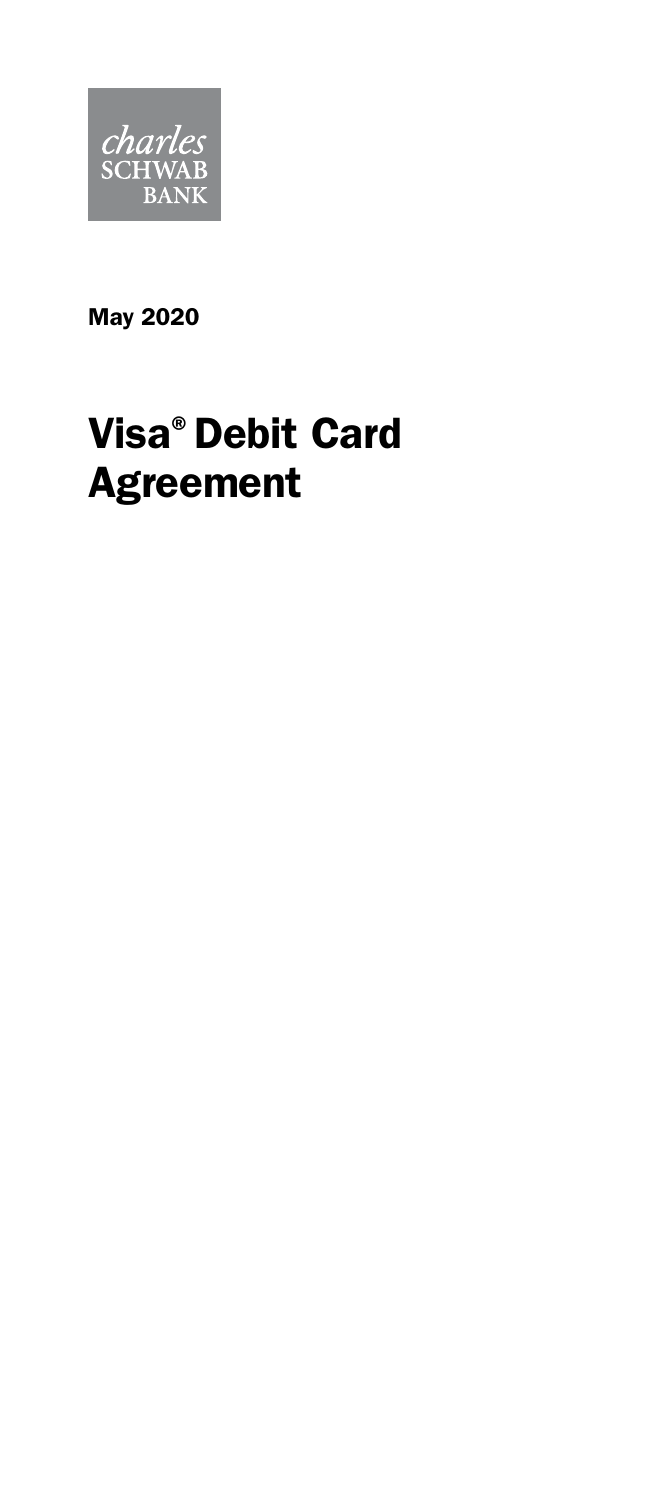## Customer Service Information:

Call Toll-Free: 1-888-403-9000

#### Written Inquiries:

Charles Schwab Bank, SSB P.O. Box 982605 El Paso, TX 79998-2605 Fax: 1-877-524-3067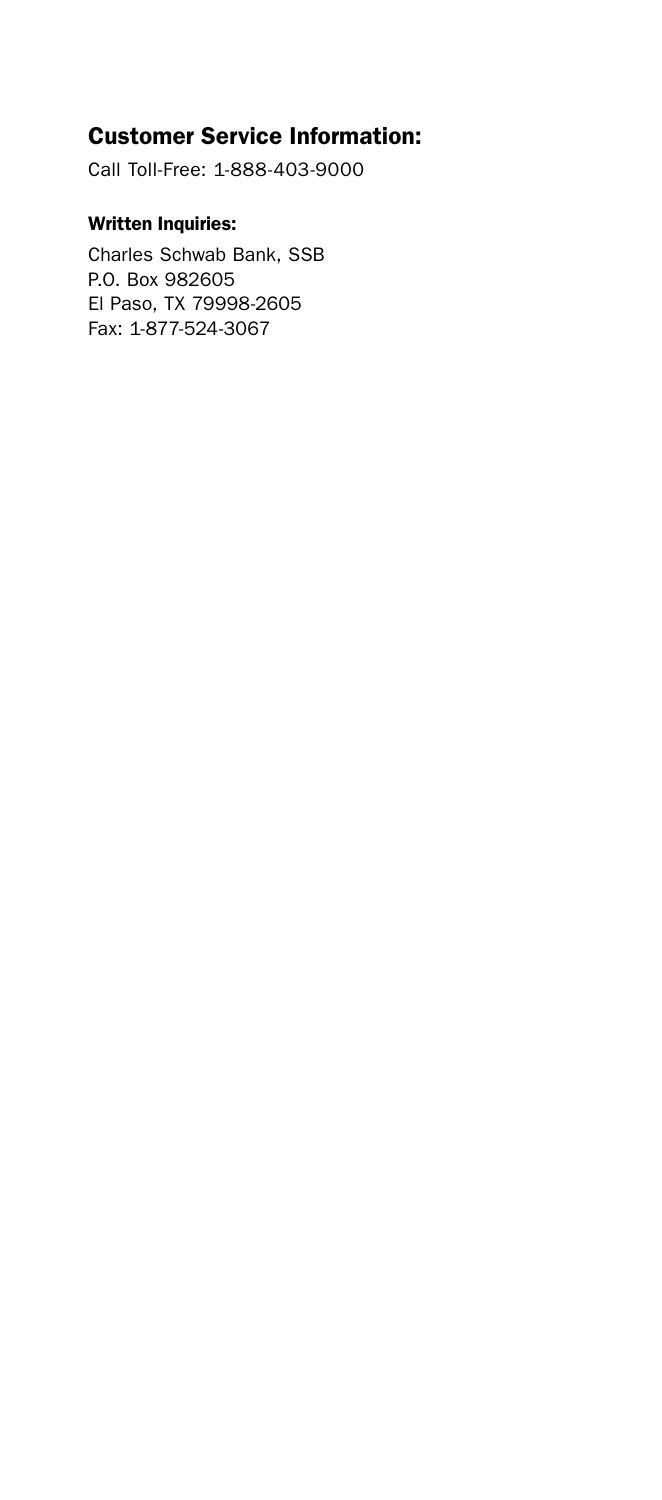Schwab Bank is pleased to issue a Visa® Platinum Debit Card ("Card") in your name and, if your account has been opened by more than one person, to each of you. Please note that this Card is not a credit card. This *Visa*® *Debit Card Agreement* ("Agreement") describes the electronic banking services you can use with your Card. It includes information about our and your rights and obligations that apply when you use the Card. Please read this Agreement carefully and keep it for your records. The agreement you make with us, and the rights and obligations we both have, are governed by and interpreted according to Nevada and federal law. This Agreement, together with other agreements or disclosures you may receive from us, such as the *Schwab Bank Deposit Account Agreement* ("Account Agreement") and the *Schwab Bank Deposit Account Pricing Guide* ("Pricing Guide"), establishes our and your rights and obligations.

Throughout this Agreement, the words "you," "your" and "yours" refer to each account owner. These words also refer to anyone else authorized by you to use the Card. "Schwab Bank," "we," "us" and "our" refer to Charles Schwab Bank, SSB.

## 1. General Terms

Your use of the Card means that you agree to the terms and conditions contained in this Agreement. You are responsible for all transactions and charges incurred by your use of the Card or its use by anyone authorized by you. You must take reasonable precautions to prevent unauthorized use of your Card or disclosure of your Personal Identification Number ("PIN"). You must notify us promptly if such use or disclosure occurs. If you overdraw your account in connection with a transaction, and we (in our sole discretion) choose to honor that transaction, you must promptly repay us. Your Card remains our property. We may suspend or revoke your Card at any time without notice, and you must return it or destroy it at our request. You must sign your Card.

You may cancel your Card at any time and for any reason. To do so, cut your Card in half and notify us by contacting Customer Service (contact information is provided on the inside front cover of this booklet).

## 2. Changes to Agreement

We may change or amend the terms of the Agreement at any time. We generally send you advance notice of the change. If you use your Card after the effective date of a change or amendment, your use constitutes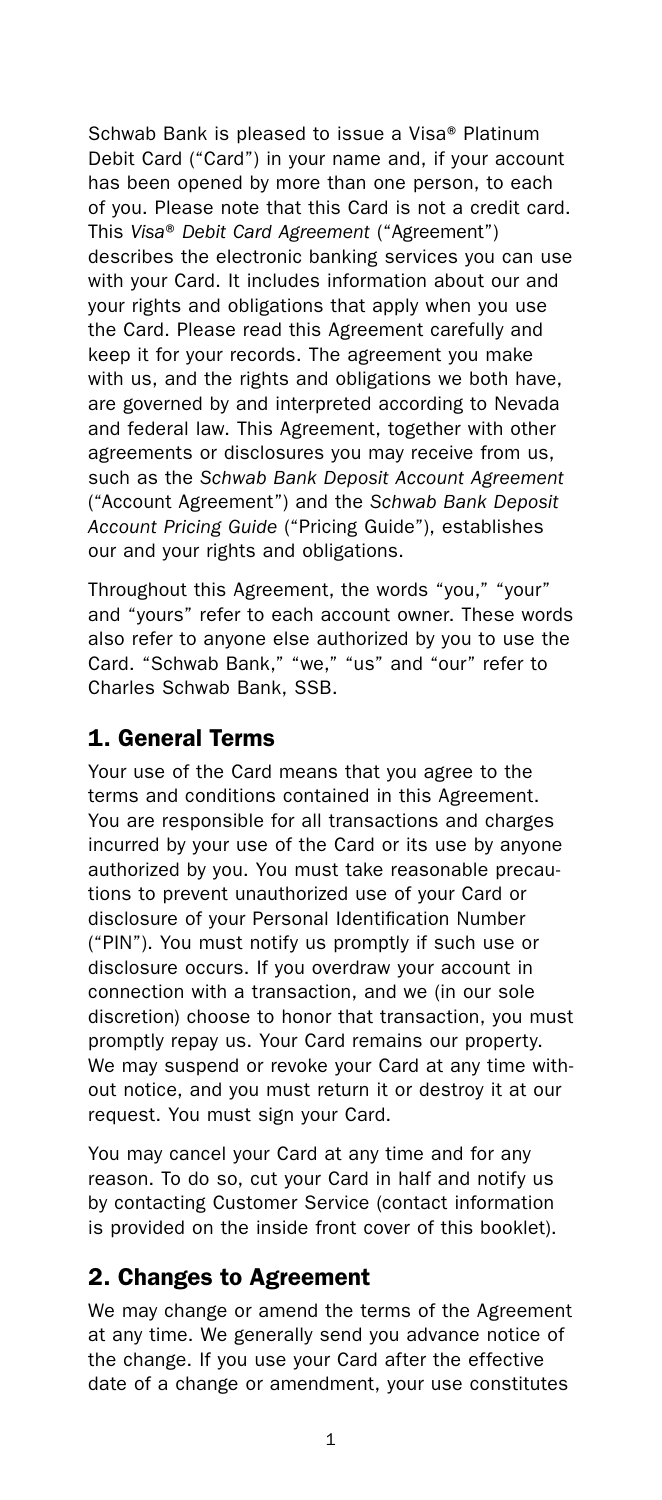your agreement to the change or amendment. If you do not agree with the change or amendment, you may close your account or stop using your Card before the effective date of the change or amendment.

# 3. Getting Started

You must have at least one checking or savings deposit account with us in order to be eligible for the Card. If you have multiple deposit accounts with us, you may receive more than one Card. Each account owner will be issued his/her own Card. When you receive your Card, you will be given instructions on how to activate your Card and how to select your PIN. You are required to take these steps in order to use your Card. The Card, along with your PIN, enables you to access your account(s) at Automated Teller Machines ("ATMs") and to pay for purchases using a point-of-sale ("POS") debit. (Note: In some cases, a POS transaction requires a signature instead of a PIN.)

- Your Card will be linked to your Schwab Bank High Yield Investor Checking®, Interest Checking Plus, or Schwab Bank High Yield Investor Savings® account at account opening. You may link additional checking accounts to your Card at a later time.
- All Schwab Bank accounts attached to your Card are called "linked accounts" and can be accessed at our ATMs.
- If you open a Schwab Bank High Yield Investor Savings® account and request a Debit Card, you will be issued a Visa® Platinum Debit Card.
- If you open a High Yield Investor Savings account and already have or open a High Yield Investor Checking account, your High Yield Investor Savings account will be linked to the Visa® Platinum Debit Card on your High Yield Investor Checking account.
- If you already have both a High Yield Investor Savings account and a High Yield Investor Checking account, your High Yield Investor Savings account will be linked to the Visa® Platinum Debit Card on your High Yield Investor Checking account.
- To use your Card at ATMs other than ours, or to make a point-of-sale purchase, you must have a designated "primary checking account." If there is just one checking account attached to your Card, this is your primary checking account. If there are multiple checking accounts attached to a Card, you must designate one of these accounts to be your primary checking account. You may also designate one primary savings account for use at other ATMs.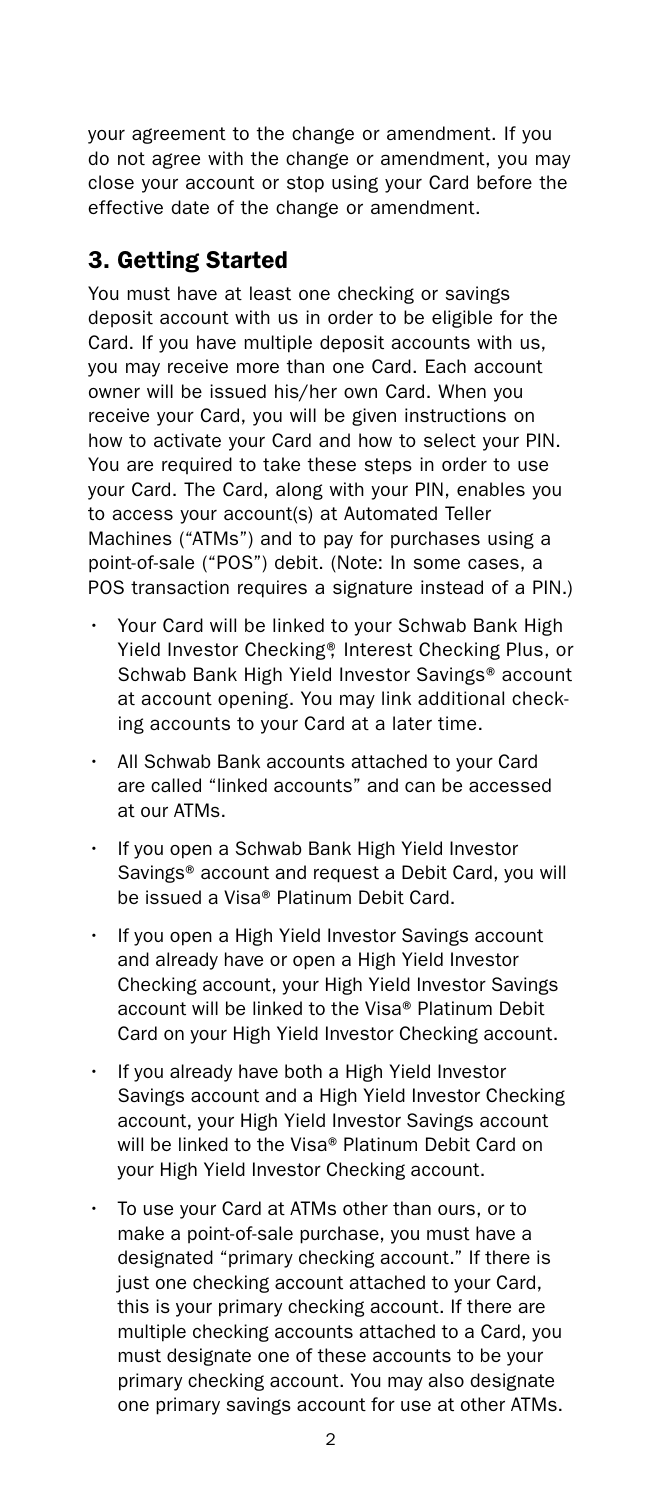(If you do not have a checking account with us, you must designate a primary savings account.) These are called "designated accounts."

- This Card is not a credit card and it does not provide credit or overdraft protection. This Card does not offer a check guarantee feature.
- If the Card we send you is returned to us as undeliverable, we may restrict its use for your protection.

# 4. Automated Teller Machines

We have a limited number of ATMs that are owned by us. However, we have made arrangements with selected ATM networks that allow you to use your Card and PIN at machines with the following logos:

- MoneyPass®
- Plus®
- Visa®

ATMs affiliated with these networks are called "Network ATMs."

ATMs are generally available 24 hours a day, seven days a week, except during routine systems maintenance. At some locations, business hours may restrict access. Specific hours of operation are generally shown at each machine. Schwab Bank is not responsible for any damages or liability that results from transaction errors or non-acceptance of your Card at Network ATMs.

When using a Schwab Bank ATM, you can perform the following functions for all linked accounts. When using a Network ATM, you can generally perform the following functions for your designated accounts. (Certain machines or networks may not allow all of these functions.)

- Withdraw cash from linked or designated accounts
- Obtain balance information for your linked or designated accounts
- Transfer funds between linked or designated accounts
- Make deposits to your linked accounts (at Schwab Bank ATMs only)

Although transactions performed at a Schwab Bank ATM are posted to your account immediately, deposits may not be immediately available for withdrawal (see Section 8, "Availability of Funds Deposited," for details). Transactions performed at a Network ATM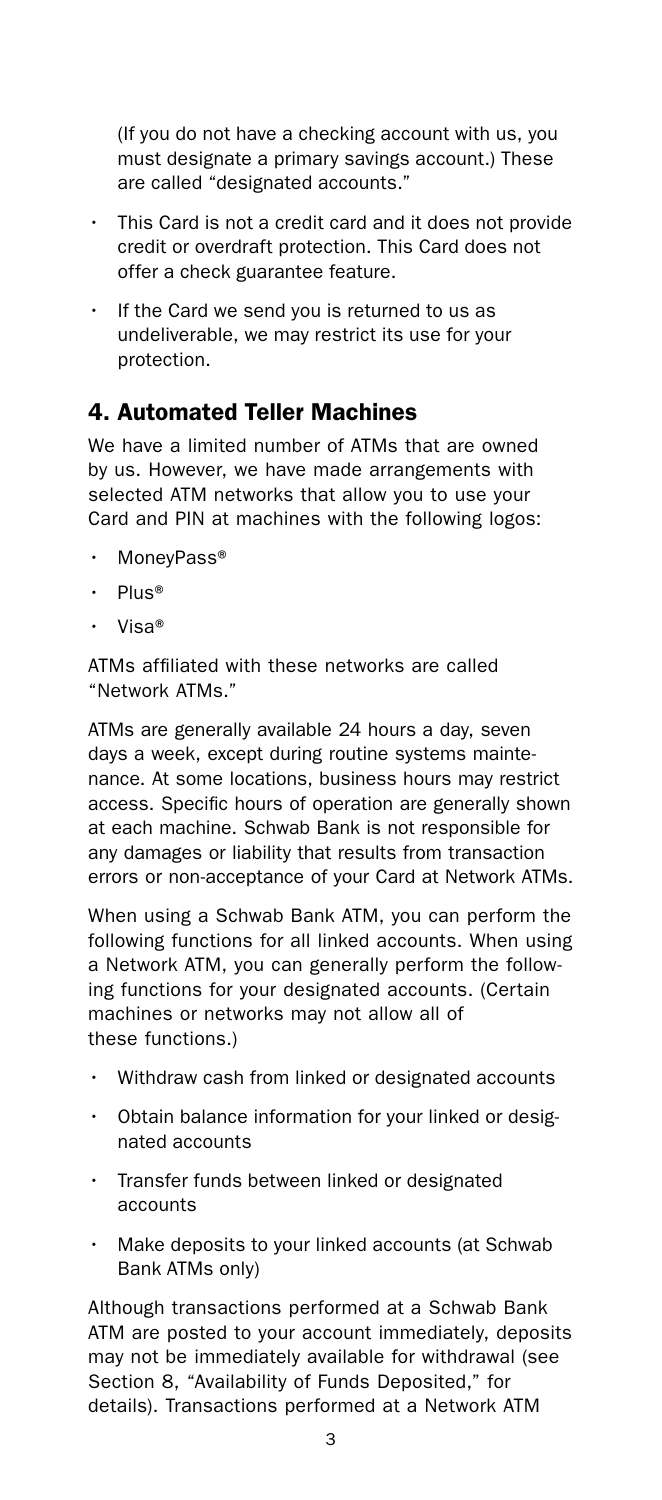are posted to your account when we receive the information from the network.

# 5. ATMs Outside of the United States

Some ATMs outside the United States do not specify the type of account from which cash withdrawals are made. In this case, we debit the withdrawal from your designated primary checking account (or, if you do not have a checking account with us, from your designated primary savings deposit account). In addition, some ATMs outside the United States do not accept PINs of more than four digits or PINs containing letters instead of numbers. If you wish to change your PIN before you travel internationally, call Customer Service. You should allow two weeks before your departure date.

If you use your Card to withdraw foreign currency from an ATM, or to pay for a purchase with foreign currency, we charge your account for the U.S. dollar equivalent of the transaction. Depending on the specific arrangements that are in place, the exchange rate and calculation of the U.S. dollar equivalent will be done by the bank at which you conduct the transaction, the network to which the ATM belongs, or Visa®. The bank or network may also charge a fee. The currency conversion rate used on the processing date may differ from the rate in effect on the purchase date or statement posting date. If the exchange is done by Visa®, the exchange rate between the transaction currency and the billing currency used for processing international transactions is as follows: a rate selected by Visa® from the range of rates available in wholesale currency markets for the applicable central processing date, which rate may vary from the rate Visa® itself receives, or the governmentmandated rate in effect for the applicable central processing date, in each instance, plus or minus any adjustment determined by us.

# 6. Point-of-Sale Debits

You may use your Card to pay for purchases at merchants that accept ATM cards for payment. There are two types of these point-of-sale debits: PIN-based transactions and signature-based transactions. With either of these, you are making withdrawals from your designated primary checking account. (If you do not have a checking account with us, you are making withdrawals from your designated primary savings deposit account.) These POS transactions are described as "Visa® Debit Card" transactions on your statement. Certain accounts have restrictions on the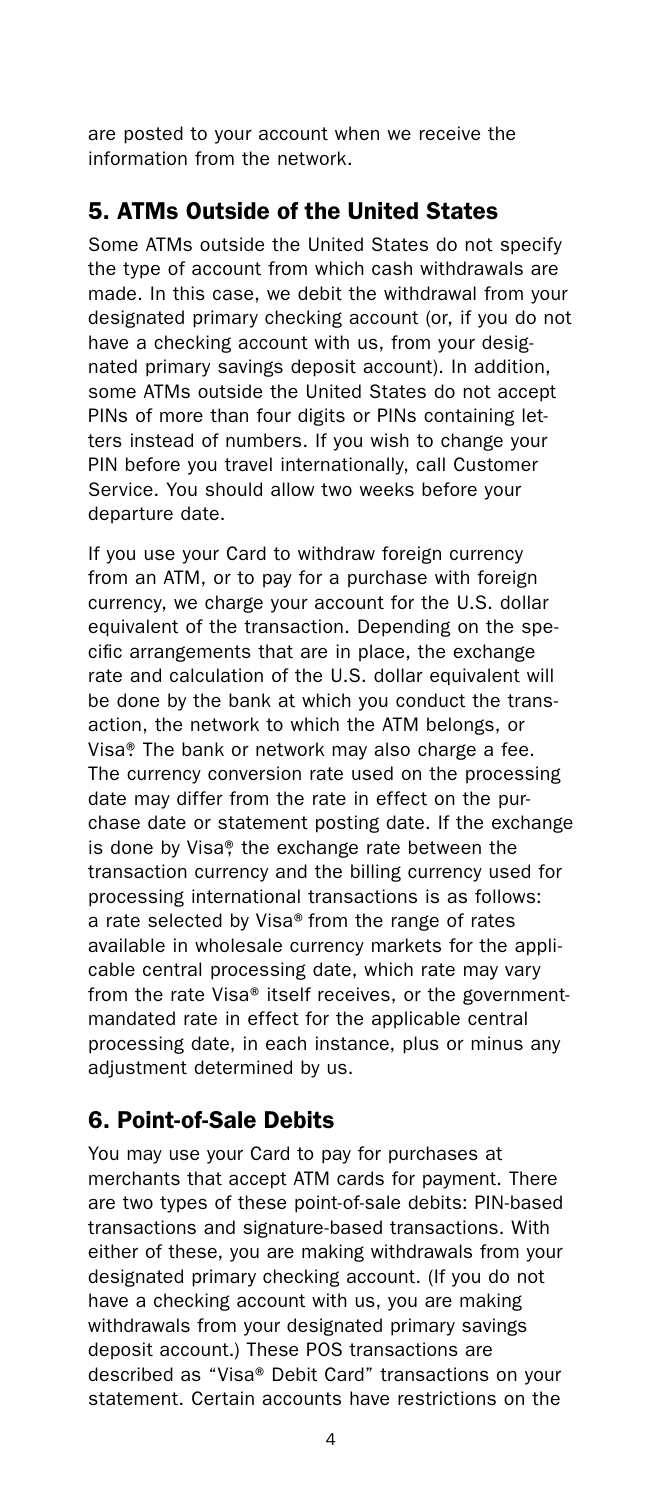number of these POS debits you may have in a given statement period. Please check the description for your account in the Account Agreement for details. When you use your Card as a debit card, it is similar to writing a check against your account. Your Card is not a credit card. When we receive the electronic debit, we charge it to your account. We may receive the electronic debit to your account immediately after the merchant accepts the transaction, so to avoid an overdraft, you must have sufficient available funds in your account (including any overdraft protection option) to cover the amount of the transaction at the time you authorize it.

We deduct the amount of your transaction, including any charges imposed by the merchant, from your designated primary account. We may debit or place a hold on your account for a transaction either on the day it is presented to us for payment, by electronic or other means, or on the day we receive notice of the transaction, whichever is earlier. If a merchant or other financial institution requests an authorization for a transaction you want to conduct, we may place a hold on your account for the amount of that transaction.

You may not place a stop payment on a POS debit.

You may have to settle with the merchant directly any disputes you have about goods or services you purchase using your Card. If a merchant misrepresents the quality, price or warranty of goods or services you pay for by using your Card, we aren't responsible for any damages or liability that result from the misrepresentation. If you breach or do not fulfill any terms of this Agreement, you are responsible to us for all damages or liability.

You may use your Card for transactions that require you to enter your PIN or to provide your signature.

- PIN-Based Point-of-Sale Transactions: PIN transactions may include point-of-sale transactions for goods and services and obtaining cash at retailers that display either the Interlink® or STAR® symbol.
- Signature-Based Point-of-Sale Transactions: Transactions requiring a signature can take place anywhere Visa® Debit Cards are accepted. You may also use your Card to obtain cash at financial institutions that accept cards with the Visa® logo. You may be asked to sign a sales slip, withdrawal slip or other document, or to just provide your Card number.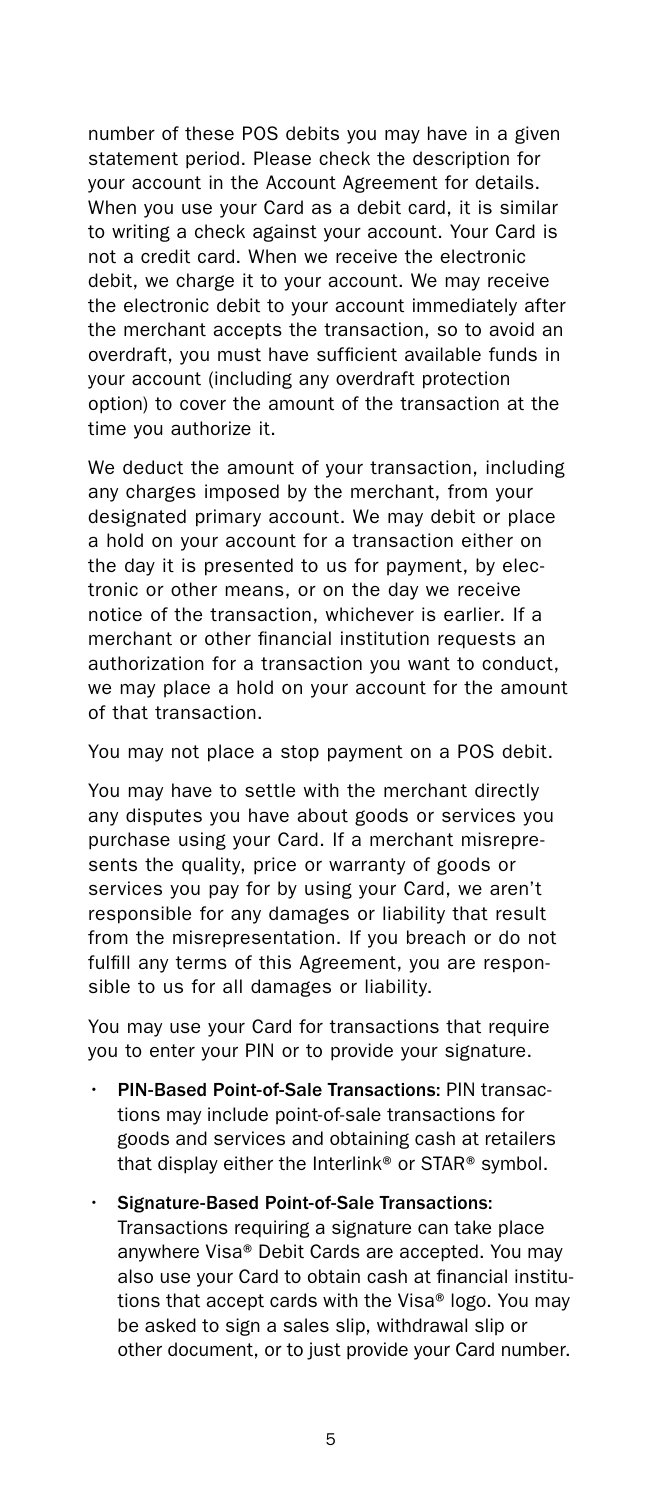There are certain transactions that may not require a PIN or signature, such as pay-at-the-pump gas purchases, mail-order purchases and purchases made on the Internet. We are not liable if a merchant or financial institution does not accept your Card or Card number.

#### 7. Dollar Limits on Transactions and Limits on the Frequency of Transactions

When you use your Card to obtain cash or to make purchases, we apply different limits to the amount you may withdraw from your account each day.

|                                                                                                                                                                                                                                                                                                                         | Visa® Platinum<br><b>Debit Card</b> |
|-------------------------------------------------------------------------------------------------------------------------------------------------------------------------------------------------------------------------------------------------------------------------------------------------------------------------|-------------------------------------|
| Daily Cash Withdrawal Limit:<br>This is the total amount that<br>you may withdraw in cash from<br>your account each day from an<br>ATM. as "cash back" from an<br>Interlink <sup>®</sup> or STAR <sup>®</sup> merchant.<br>or by presenting your Card to<br>a teller at a participating Visa®<br>financial institution. | \$1,000                             |
| Daily Purchases Limit: This is<br>the total amount that you may<br>withdraw from your account<br>each day to pay for purchases at<br>an Interlink® or STAR® merchant<br>using a PIN-based point-of-sale<br>transaction or from a Visa®<br>merchant using a signature-<br>based point-of-sale transaction.               | \$15,0001                           |

<sup>1</sup>You may apply for a higher limit, up to the total of available funds on deposit in your account (including any funds available through an overdraft protection option). If approved, this higher limit is subject to additional terms and conditions.

Some merchants or networks may have limits lower than these. If there is a network or other computer system outage, we may reduce the dollar limits that we allow you to withdraw or you may not be able to complete the transaction even though it would not exceed your available balance or your withdrawal limit, as applicable. For any transaction, your available account balance, including any overdraft protection option, must be enough to cover the transaction. A complete description of our overdraft protection options is given in the Account Agreement. The daily dollar limits set forth for your Card represent the maximum amount that we will authorize in advance for transactions using your Card. We may permit withdrawals and purchases in excess of the daily limits.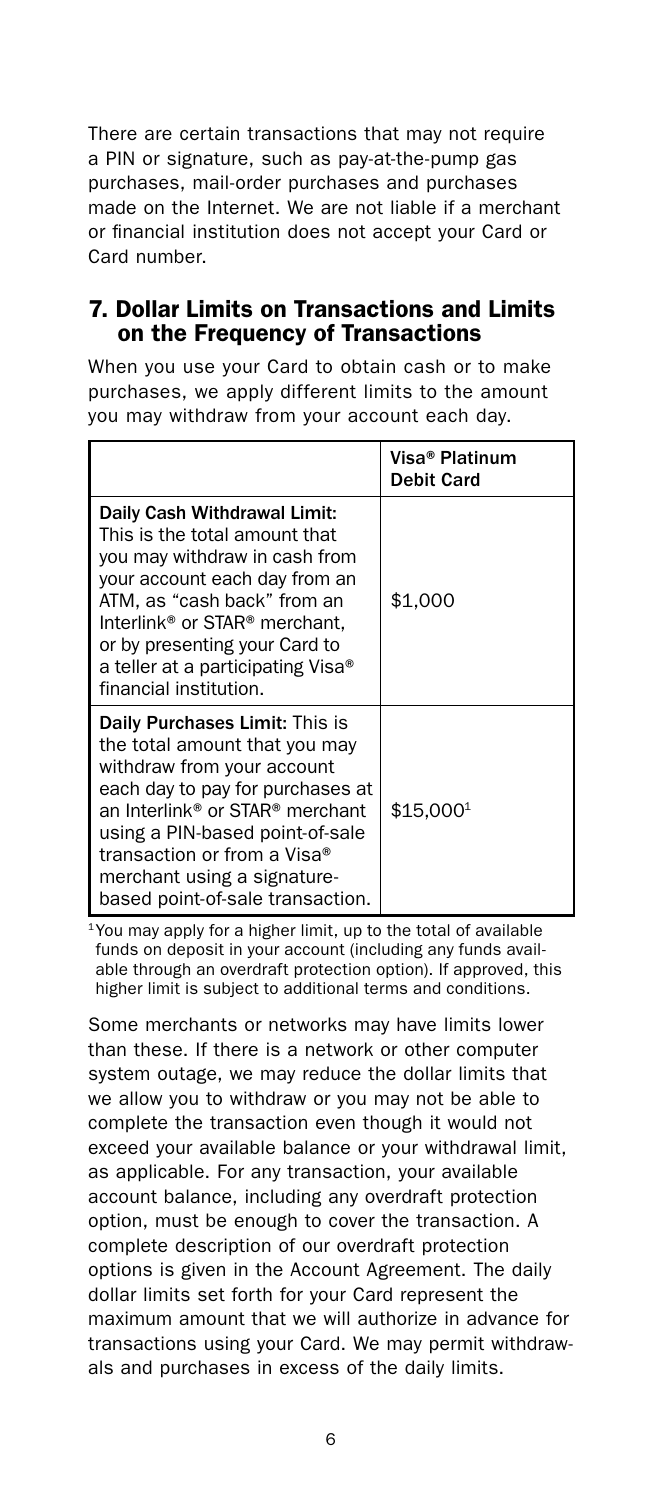If you make withdrawals at other financial institutions by the use of a teller, such withdrawals may require our approval. Such approvals are referred to in this Agreement as "authorizations." We may limit the number of authorizations that we provide to you each day, as for example, where called for by the procedures we use to safeguard your account. In addition, we may limit the number of withdrawals (including purchases) that you can make at ATMs or POS terminals, where called for by the procedures we use to safeguard your account. If for any reason the financial institution requesting the authorization is not able to contact us, or we are not able to respond to it for any reason, you may not be able to complete the transaction even though it would not exceed your available balance or the limitation contained in this Agreement.

# 8. Availability of Funds Deposited

Funds deposited to your account may not be immediately available for withdrawal, depending upon the nature of the deposit. During any delay, you may not withdraw the funds in cash and we will not use the funds to pay checks that you have written or other debits presented for posting to your account. Please review the information contained in the Account Agreement, which was provided to you when you opened your account, for information explaining to you our policy for making funds available to you.

## 9. Recurring Card Payments

If you authorize a merchant to automatically initiate a payment using your Card on a recurring basis, you must do so in writing. If you are issued a new Card with a different expiration date or a different number, we may (but are not obligated to) provide your new Card number and expiration date to a merchant with whom you have set up a recurring preauthorized card payment in order to facilitate the continuation of your authorized recurring transactions.

Effective October 20, 2016, if you do not wish Visa® to provide your new Card number and/or expiration date to merchants, please let us know by calling toll-free 1-888-403-9000.

Notice of Varying Amounts: If you have authorized a merchant to originate regular preauthorized debits to your account and if these payments vary in amount, the merchant you are going to pay is required to notify you, 10 days before each payment, when it will be made and how much it will be. (You may choose instead to get this notice only when the payment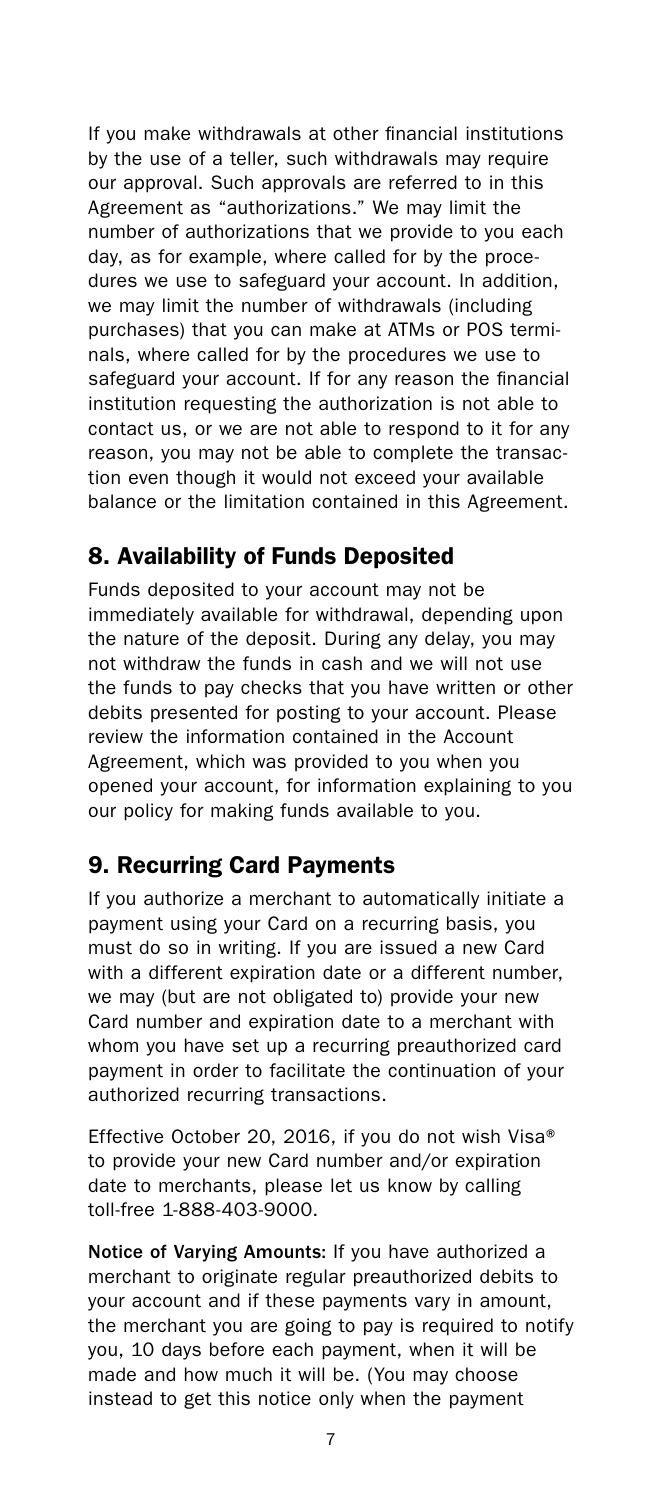would differ by more than a certain amount from the previous payment or when the amount would fall outside certain limits that you set.)

Stopping Payment: To stop payment on a preauthorized transaction, call or write Customer Service. We must receive your stop-payment request at least three business days before the payment is scheduled to be made. If you call, we may also require you to put your request in writing and provide it to us within 14 days after you call. You must tell us the exact amount of the payment you want stopped, as well as other identifying information that we request. If we require written confirmation and do not receive it, we may remove the stop-payment order after 14 days. We may charge you a fee for each stop payment for the amount disclosed in the Pricing Guide. The amount of the fee will be the same as that charged for a stop payment of a check. If you order us to stop a preauthorized transaction three business days or more before the transfer is scheduled, and you have given us the information we requested, including the exact amount of the payment, we will be liable for your damages directly caused by our failure to stop the payment.

#### 10. Transaction Records and Periodic **Statements**

When you complete your transaction at an ATM, you usually receive a transaction record. When you use your Card to make a purchase at a merchant, the merchant usually gives you a receipt. However, this transaction record or receipt is not final, since each transaction is subject to verification by us. If the transaction record or receipt and our records conflict, our records will control. Your account statement reflects each transaction and the date it was posted to your account. You should keep your ATM transaction records and merchant receipts to compare them to your account statement. For transactions at Network ATMs, the date the transaction is posted to your account may be different than the date shown on the transaction record.

We send you an account statement once per statement period (a period of time, of about one month, covered by a statement). All transactions made using your Card and posted to your account during the statement period are listed on your statement.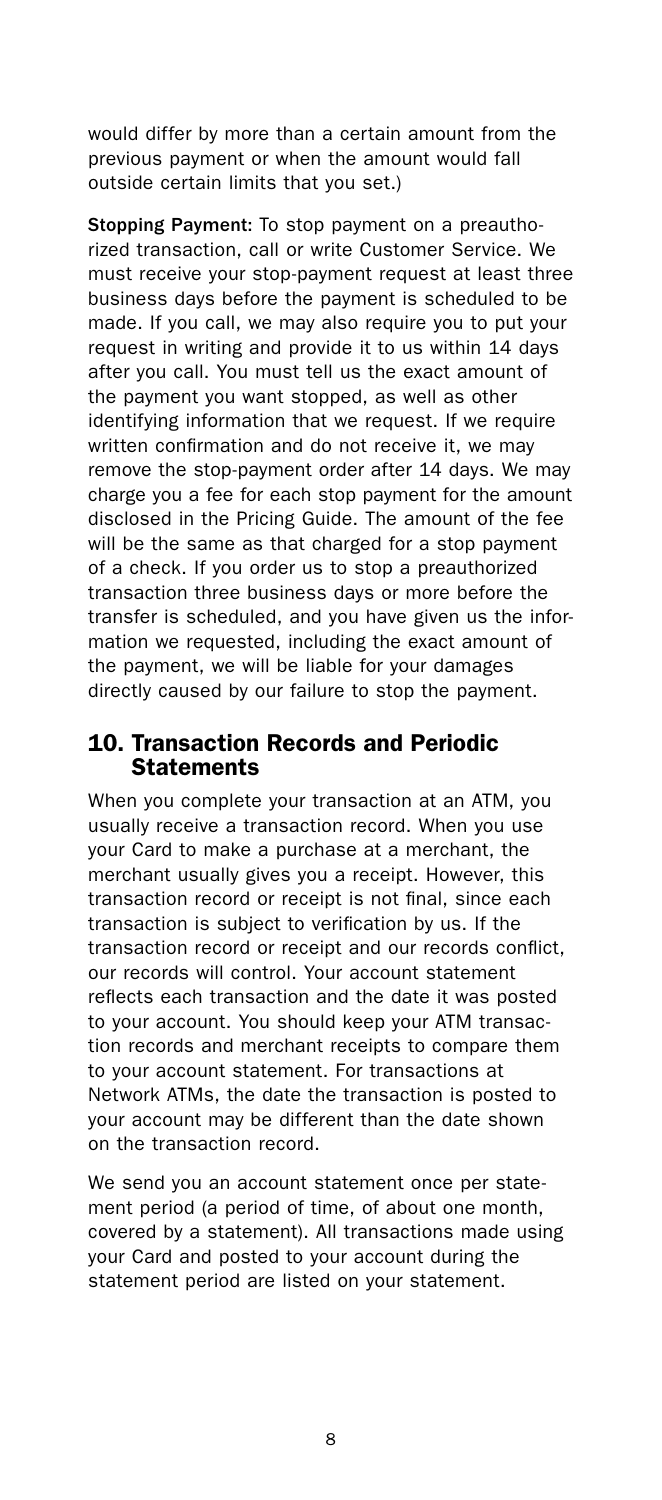# 11. Confidentiality

Our privacy policy is described in our publication *Facts: What Does The Charles Schwab Corporation Do With Your Personal Information?* or any successor publication. We provide this publication to you when you open an account with us. It is also available by contacting Customer Service. The privacy policy describes our policies for protecting and securing customer information. It explains the limited circumstances when we may disclose information about your accounts. Examples relating to your accounts are described in this section.

We may disclose information about your accounts to credit reporting agencies and to other persons or agencies that, in our judgment, have a legitimate purpose for obtaining information. From time to time, subject to any applicable financial privacy laws or other laws or regulations, we may provide information on you and your accounts:

- To ChexSystems, Inc. or other consumer reporting agencies;
- To anyone who we reasonably believe is conducting a legitimate credit inquiry, including inquiries to verify the existence or condition of an account for a third party such as a lender, merchant or credit bureau;
- In response to any subpoena, summons, court or administrative order, or other legal process which we believe requires our compliance;
- In connection with collection of indebtedness or to report losses incurred by us;
- In compliance with any agreement between us and a professional, regulatory or disciplinary body; and
- To carefully selected service providers who help us meet your needs by assisting us in providing or offering our products or services.

If we close your account because you did not abide by the terms of this Agreement or for other reasons, we generally report to account information services, such as ChexSystems, Inc., your name, address, Taxpayer Identification Number ("TIN"), driver's license number and the date and reason the account was closed. The account information service may supply this information to others. This may adversely affect your ability to establish an account at any financial institution for up to five years from the date of the report.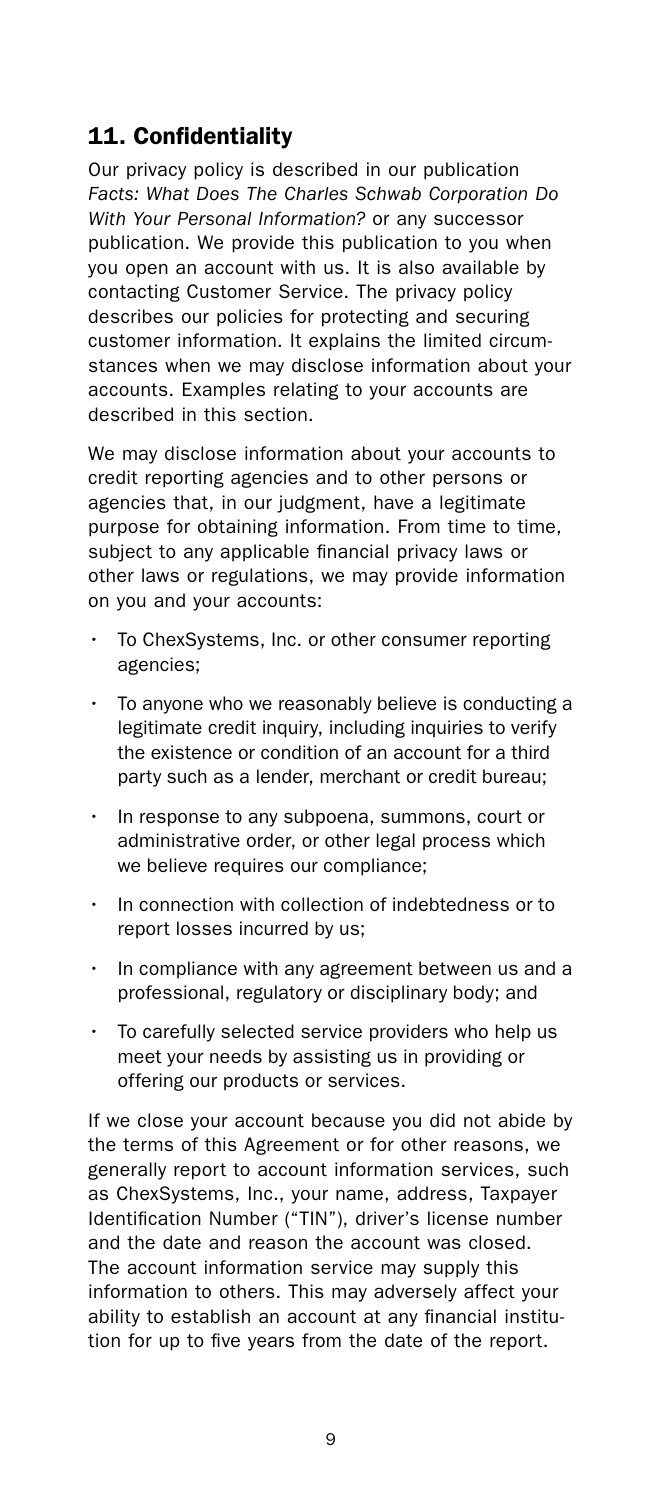# 12. Data Sharing

Your data related to your Bank Debit Card may be shared with business partners such as Visa U.S.A. Inc. to enable Schwab to provide enhanced debit card features and functionality and will be subject to Schwab's Privacy Policy available on [Schwab.com](https://Schwab.com) as well as our publication *Facts: What Does The Charles Schwab Corporation Do With Your Personal Information?* or any successor publication (see Section 11 of this Agreement).

#### 13. Errors or Questions About Your Electronic Transactions

In case of any errors or questions about electronic funds transfers, please call or write Customer Service promptly. The telephone number and address are provided on the inside front cover of this booklet and are also shown on your periodic statement. We must hear from you no later than 60 calendar days after the date we sent the first statement on which the problem or error appeared. If you tell us orally, we may require you to send us your complaint or question in writing within 10 business days. For purposes of these disclosures, our business days are Monday–Friday, excluding federal bank holidays. We will need the following information:

- Your name and account number,
- A description of the error or transaction you're unsure about,
- A clear explanation of why you believe it is an error or why you need more information, and
- The dollar amount of the transaction or suspected error.

We will tell you the results of our investigation within 10 business days after we hear from you and will correct any error promptly. If we need more time, however, we may take up to 45 days to investigate your complaint or question.

If you are a new customer and the error or question concerns an electronic funds transfer that occurred within 30 days after the first deposit to an account was made, we will tell you the results of our investigation within 20 business days after we hear from you. If we need more time, we may take up to 90 days to investigate.

In addition, we may take up to 90 days to investigate if the error or question relates to an electronic funds transfer that was initiated outside of the United States or resulted from a point-of-sale debit transaction.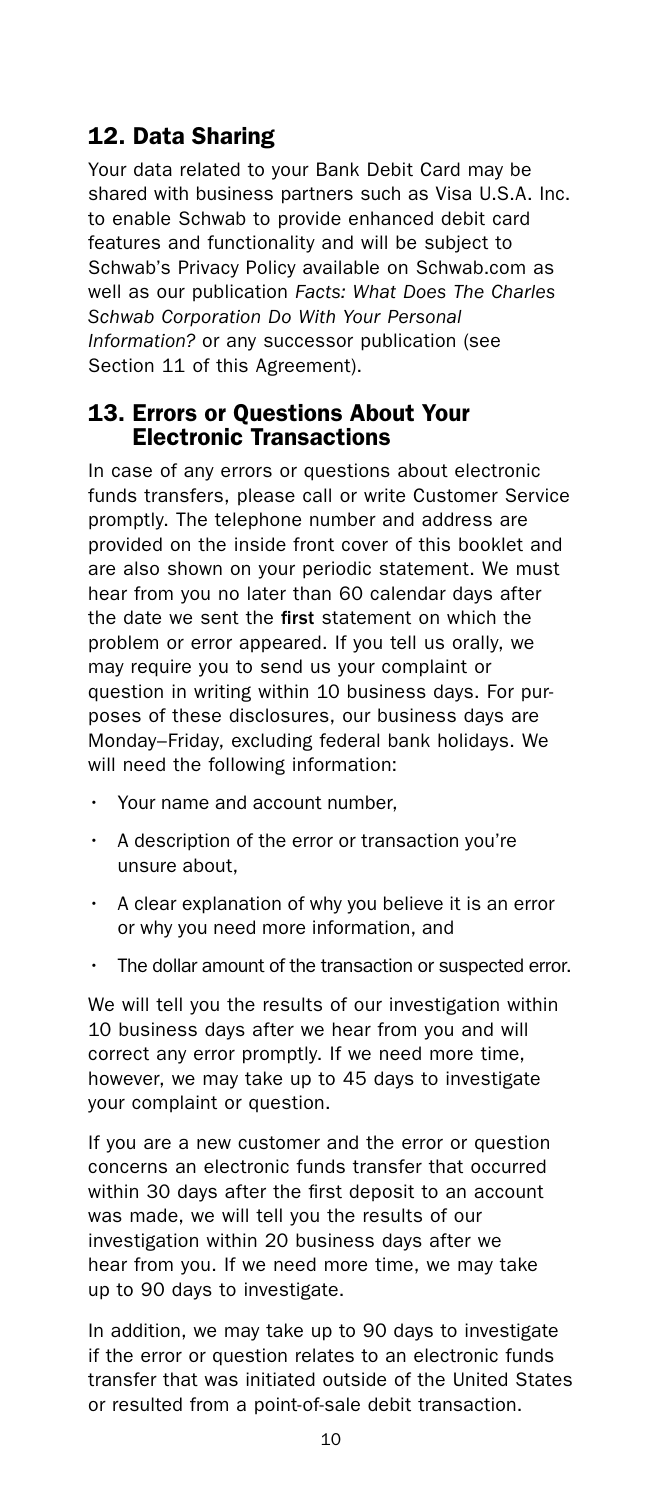If we decide we need the additional time to investigate your complaint or question, we will provisionally credit your account within 10 business days (or 20 business days for errors or questions relating to transactions that occurred within 30 days after the first deposit to your account was made) for the amount you think is in error, so that you will have the use of the money during the time it takes us to complete our investigation. If we ask you to put your complaint or question in writing and we do not receive it within 10 business days, we may not credit your account. We will tell you the results within three business days after completing our investigation. If we decide that there was no error, we will send you a written explanation and debit the provisional credit from your account. You may ask for copies of the documents that we used in our investigation.

# 14. Your Liability for Unauthorized Transfers

Tell us at once if you believe your Card has been lost or stolen, or if an unauthorized person has learned your PIN or transferred or may transfer money from your account without your permission. You can notify us by calling or writing Customer Service at the telephone number provided on the inside front cover of this booklet. This number is also provided on your periodic statement. Telephoning immediately is the best way of minimizing your possible losses. For accounts with more than one signer, we may accept this report from any signer. We may block or cancel that signer's Card and any or all of the other signer's Cards.

If you tell us within two business days after you learn of the loss or theft, you can lose no more than \$50 if someone used your Card without your permission.

However, you could lose as much as \$500 if:

- You don't tell us within two business days after you learn of the loss or theft of your Card or PIN; and
- We can demonstrate that we could have stopped someone from using your Card or PIN without your permission if you had told us.

Losses could include the money in your account plus any advances on an overdraft protection option linked to your account up to the limits stated above. If unauthorized activity occurs, you agree to cooperate during the investigation and to complete a Lost/Stolen Card and Fraud Claims Report or similar affidavit.

Also, if your statement shows electronic funds transfers that you did not make or authorize, tell us at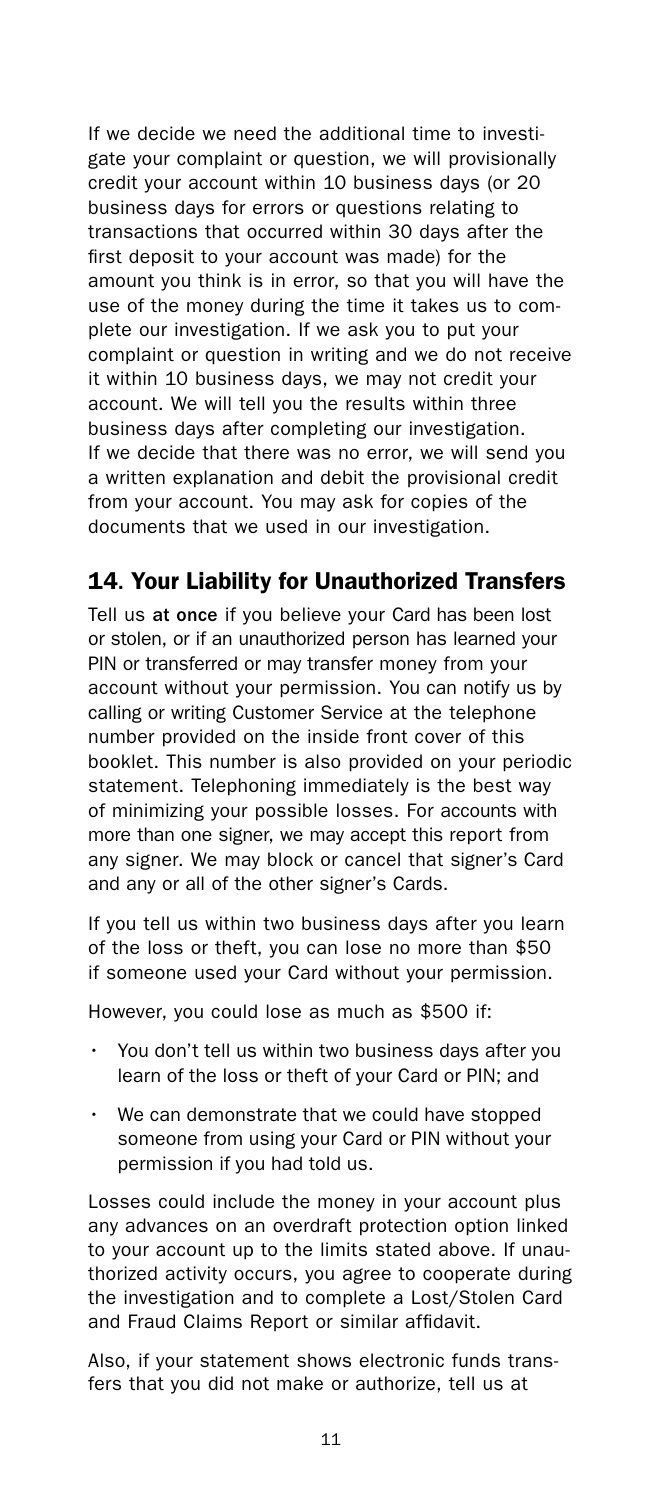once. If you do not tell us within 60 days after the statement was mailed to you, you may not recover any money you lost after the 60 days if we can prove that we could have stopped someone from taking the money had you told us in time. If a good reason kept you from telling us (such as a long trip or hospital stay), we will extend the time periods.

When you give someone your Card or PIN, you are authorizing that person to use your Card and you are responsible for all transactions that person performs with your Card or PIN. These transactions are authorized transactions. Transactions are considered unauthorized only after you notify us that the person is no longer authorized.

Transactions that you, or someone acting with you, initiate with fraudulent intent are also authorized transactions.

#### 15. Our Liability for Failing to Complete **Transactions**

If we do not complete a transaction or transfer to or from your account on time or in the correct amount according to our agreement with you, we will be liable for your losses or damages.

There are some situations in which we will not be liable. We will not be liable, for instance, if:

- Through no fault of ours, you do not have enough money in your account to complete the transaction.
- The transaction amount would exceed funds available under your overdraft protection option, if any.
- Circumstances beyond our control (such as fire or flood) prevent the transfer, despite reasonable precautions that we have taken.
- The ATM or other device was not working properly and you knew about it when you started the transaction.
- The ATM or other device where you are making the transaction does not have enough cash.
- Another institution provides incorrect electronic funds transfer instructions to us.
- Your account is restricted (because of a court order or similar reason) and we are not permitted to make the transaction.
- An error in posting an amount or transaction occurs that is beyond our control.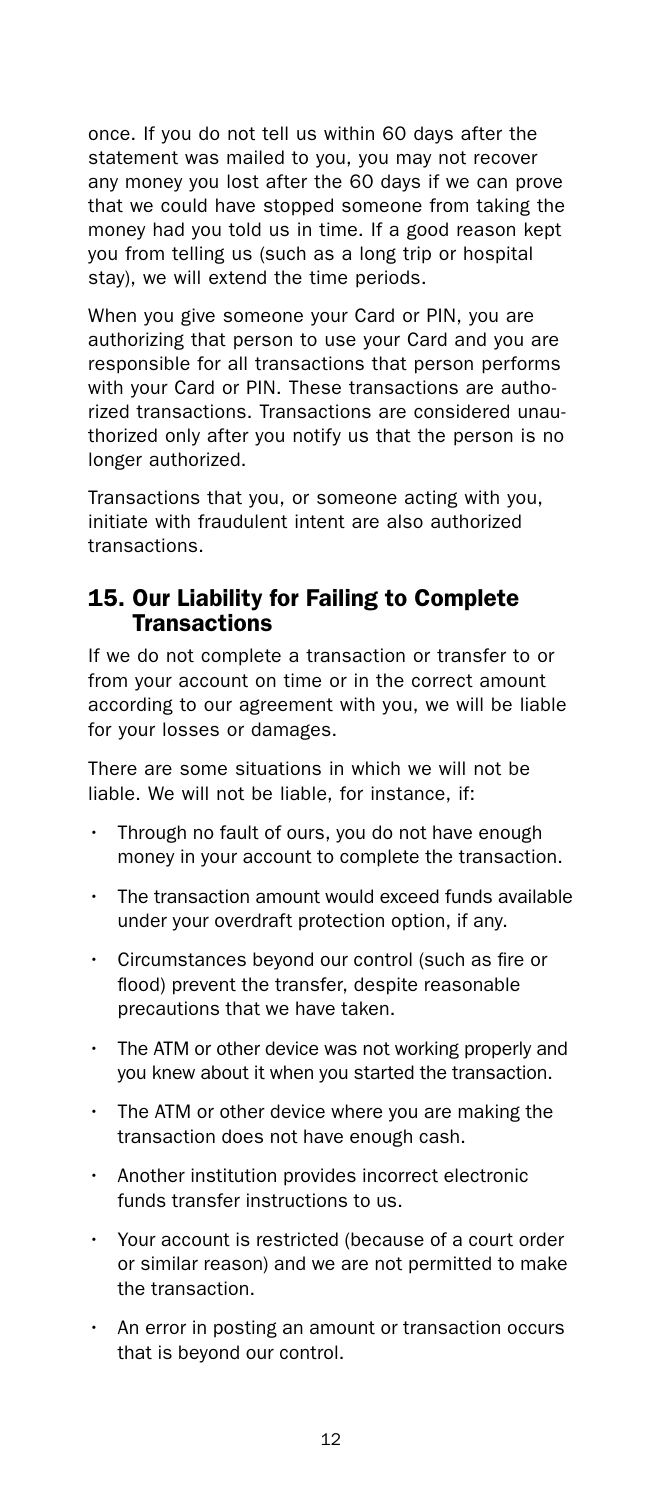- An account becomes dormant, in which case we may eliminate Card access to that account.
- Your Card or PIN has been revoked due to inactivity or at our discretion.

There may be other exceptions permitted by law.

# 16. Fees

Any fees associated with your use of this Card are detailed in the most current Pricing Guide provided to you. We charge these fees directly to your account, and you agree to pay them. You may be charged fees by Network ATM operators, merchants or other third parties over whom we have no control, and you may be charged a fee for a balance inquiry even if you do not complete a funds transfer. We may deduct these fees from your account.

# 17. Legal Transactions

You agree that you will only use your Card for transactions that are legal where you conduct them. For example, Internet gambling transactions may be illegal in your state. Display of a payment card logo by an online merchant does not mean that an Internet transaction is legal where you conduct it. We will not be liable if you engage in an illegal transaction. We reserve the right to decline transactions with merchants we have identified as gambling establishments but are not obligated to do so. If we do not decline such transactions, we are authorized to deduct the amount of such transactions from the designated account.

## 18. Waiver and Severability

We may delay enforcing our rights under this Agreement without losing them. Any delay in enforcing our rights will not affect your obligation to pay us fees and other amounts you owe us under this Agreement. If we waive a provision of this Agreement, the waiver applies only in the specific instance in which we decide to waive the provision and not to future situations or other provisions.

If any part of this Agreement is inconsistent with any applicable law, then to the extent the law can be amended by contract, you and we agree that this Agreement governs and that the law is amended by this Agreement. A determination that any part of the Agreement is invalid or unenforceable will not affect the remainder of this Agreement.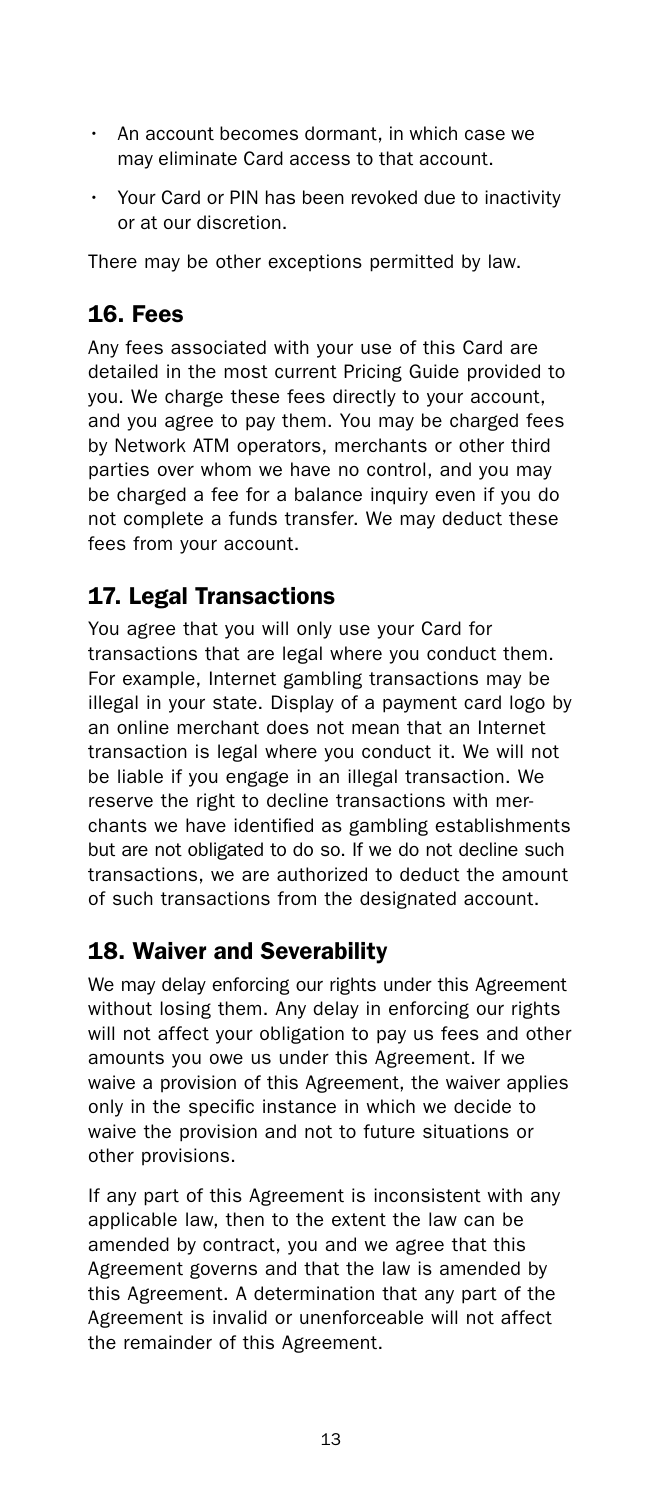# 19. Notices

We will inform you of changes affecting your rights and obligations under this Agreement by providing a notice to you. We will mail the notice to you at the address we currently show on your statement. We may include a notice with, or on, your statement.

If a notice we mail to you is returned to us as undeliverable, the change contained in the notice is still effective.

For accounts with more than one owner, we may send notices to any one co-owner. A notice sent to any one owner is effective for all.

# 20. Resolving Disputes

The Account Agreement that you receive when you open your account contains an arbitration provision for settling disputes or controversies that may arise between us.

## 21. Cooperation in the Event of Fraudulent Activity

Visa® will monitor your Card activity. If Visa® suspects fraudulent use, you may be contacted by Visa® at any phone number you provide, including voice or text message to any cell phone number that you provide to us. Note that all messaging and data rates may apply. If you do not wish to receive text messages, please opt out via your account at [Schwab.com](https://Schwab.com) or simply respond with "STOP" when you receive a text. If you report to us that any unauthorized transaction has occurred on your account, you agree to cooperate with us and with Visa® in the investigation and prosecution of your claim and any attempt to recover funds. You agree to provide us with an affidavit containing the information we require concerning the transaction. You also agree to assist us in identifying and prosecuting the suspected wrongdoers.

# 22. Electronic Banking Safety Tips

ATMs and other electronic banking services can make banking easier and more convenient for you. As with all financial transactions, however, please exercise discretion when using these services. For your own safety, be careful. The following suggestions may be helpful.

#### Your Card and PIN:

• Always protect your Card by keeping it in a safe place. If you lose your Card or if it is stolen, promptly notify us.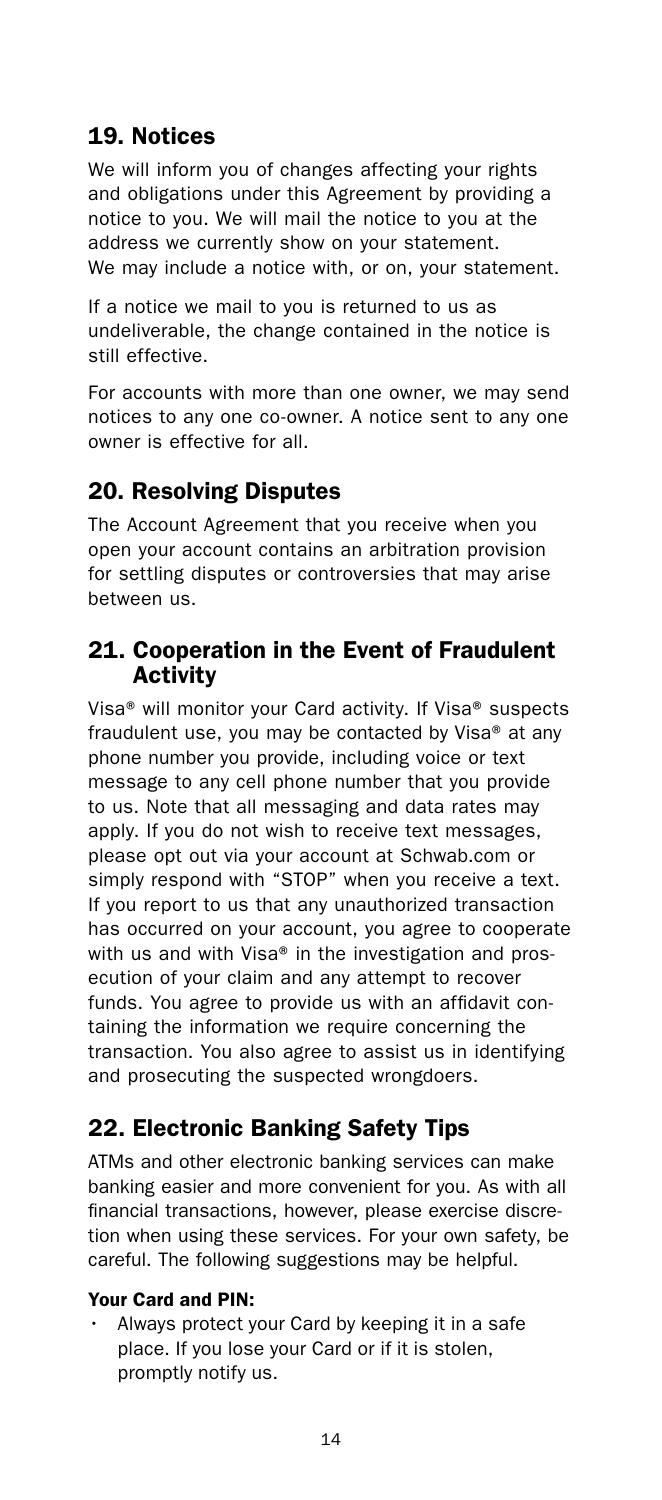- Do not lend your Card to anyone, and protect the secrecy of your PIN. Protect your Card as though it were cash. Memorize your PIN and do not tell it to anyone. Do not write your PIN where it can be discovered. For example, do not keep a note of your PIN in your wallet or purse and do not write it on your Card.
- Never give information about your Card or PIN over the telephone unless you initiate the call. If someone is asking for this information, refuse and immediately notify us.
- No employee of ours will ever contact you via email or phone requesting your PIN. If you are contacted by anyone requesting this information, please contact Customer Service immediately.

#### Using an ATM:

- Prepare for your transactions in advance to minimize your time at the ATM. Mark each transaction in your account record, but not while at the ATM.
- When you make a transaction, be aware of your surroundings. Look out for suspicious activity near the ATM, particularly if it is after sunset. At night, be sure that the facility (including the parking area and walkways) is well lighted. Consider having someone accompany you when you use the facility, especially after sunset. If you observe any problem, go to another ATM. Don't accept assistance from anyone you do not know when using an ATM.
- Prevent others from seeing you enter your PIN by using your body to shield their view. If you notice anything suspicious or if any other problem arises after you have begun an ATM transaction, you may want to cancel the transaction, pocket your Card and leave. You might consider using another ATM or coming back later.
- Do not leave your transaction record at the ATM. Keep it in a safe place so you can compare it against your statement. Remember to remove your Card from the ATM.
- Don't display your cash; pocket it as soon as the ATM transaction is completed and count the cash later when you are in the safety of your own car, home or other secure surroundings.
- We want the ATM to be safe and convenient for you. Please report any suspicious activity or crimes to both the operator of the facility and the local law enforcement officials immediately.